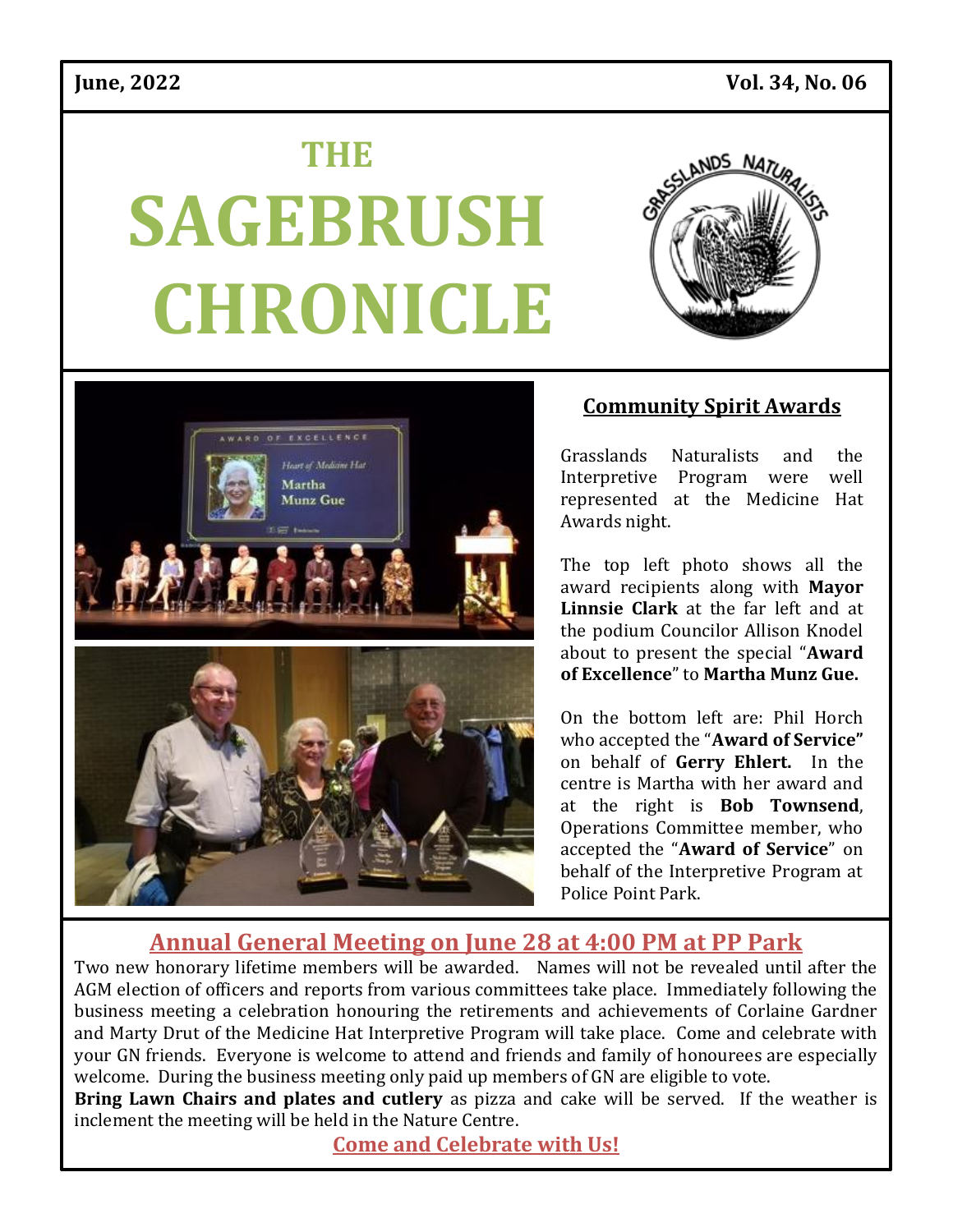#### **Executive and Board Members**

| President                             |  | Phil Horch 403-529-5918   |  |
|---------------------------------------|--|---------------------------|--|
| phil.horch@grasslands-naturalists.org |  |                           |  |
| Vice-President                        |  | Martha Munz Gue, Pro Tem. |  |

**Secretary Martha Maudsley** 

**Treasurer Angela Turner**  [angela.turner@grasslands-naturalists.org](mailto:angela.turner@grasslands-naturalists.org) **Past-President Hugh Armstrong** [hugh.armstrong@grasslands-naturalists.org](mailto:hugh.armstrong@grasslands-naturalists.org)

**Directors at Large Ian Turner** [ian.turner@grasslands-naturalists.org](mailto:ian.turner@grasslands-naturalists.org) **Linda Fisher**  [linda.fisher@grasslands-naturalists.org](mailto:linda.fisher@grasslands-naturalists.org)

## **MH Interpretive Program**

(Managed by Grasslands Naturalists) **Based in Police Point Park** 

[www.natureline.info](http://www.natureline.info/) **Nature Line: (403) 529-6225** Facebook and Instagram: @policepointpark

The Nature Centre is open year round from: 9:00AM to 5:00PM Tuesday through Sunday



Hugh Armstrong presenting the "Award of Service" to the present IP team. Left to Right: Grace Porter, Drake Meili, Alicia Lew, Hugh Armstrong, Ian Langill, and Ayla Wikjord. (Not pictured: Tamara Miller and Bethany Klein). Note: the Award was decided on when the former staff (Corlaine, Marty, etc..) were at the Nature Centre but no doubt, as has already been demonstrated, the present team will carry on this excellent work.

The Sagebrush Chronicle is published ten times a year by Grasslands Naturalists. **Submissions of writing and artwork are welcomed but must be edited for publication. Deadline: the 10th of each month.** If you would like to advertise in the Chronicle, more information is available from the editor. Submissions are to be sent to: [milton.spitzer@gmail.com](mailto:milton.spitzer@gmail.com) (403-528-3120). Do not imbed photos in articles but **do send** them separately.

The Society of Grasslands Naturalists encourages the study, conservation and protection of all components of the natural world. The Society provides educational opportunities, assists in the collection and provision of species data, acts as stewards of the environment, discusses environmental topics and organizes member activities. The Society also manages the Medicine Hat Interpretive Program.

**General Meetings**: 4th Tuesday **(Zoom Meetings only until further notice), Sept. - May Board Meetings: 1st** Tuesday Sept. -June

To join Grasslands Naturalists and/or send a tax-deductible donation, write:

**Grasslands Naturalists Box 2491 Medicine Hat, AB T1A 8G8**

**Contact info: Nature Centre 403-529-6225**

#### **Annual Membership Dues: Angela Turner**

| Individuals   | \$20 |  |
|---------------|------|--|
| Families      | \$25 |  |
| Organizations | \$25 |  |

Donations to Grassland Naturalists and Interpretive Program are another great way to support local nature and nature education. Tax receipts are issued for all donations over \$10. Your generosity is greatly appreciated!

#### EDITORIAL DISCLAIMER

**The opinions expressed by the authors in this publication do not necessarily reflect those of the editor and the Grasslands Naturalists. The editor reserves the right to edit, reject or withdraw articles submitted. While due care will be taken of all manuscripts, photos or artwork submitted, GN cannot be held responsible for any loss or damage to such articles.**

#### GN Website:

[www.grasslands-naturalists.org](http://www.grasslands-naturalist.org/)

#### GN Facebook:

<http://www.facebook.com/GrasslandsNaturalists/> **You must be a Facebook member to view most of it.**

**Call the Nature Centre to get information regarding programs to be conducted the latter part of June and during the summer!**

**Also visit the Nature Centre for nature related gifts!**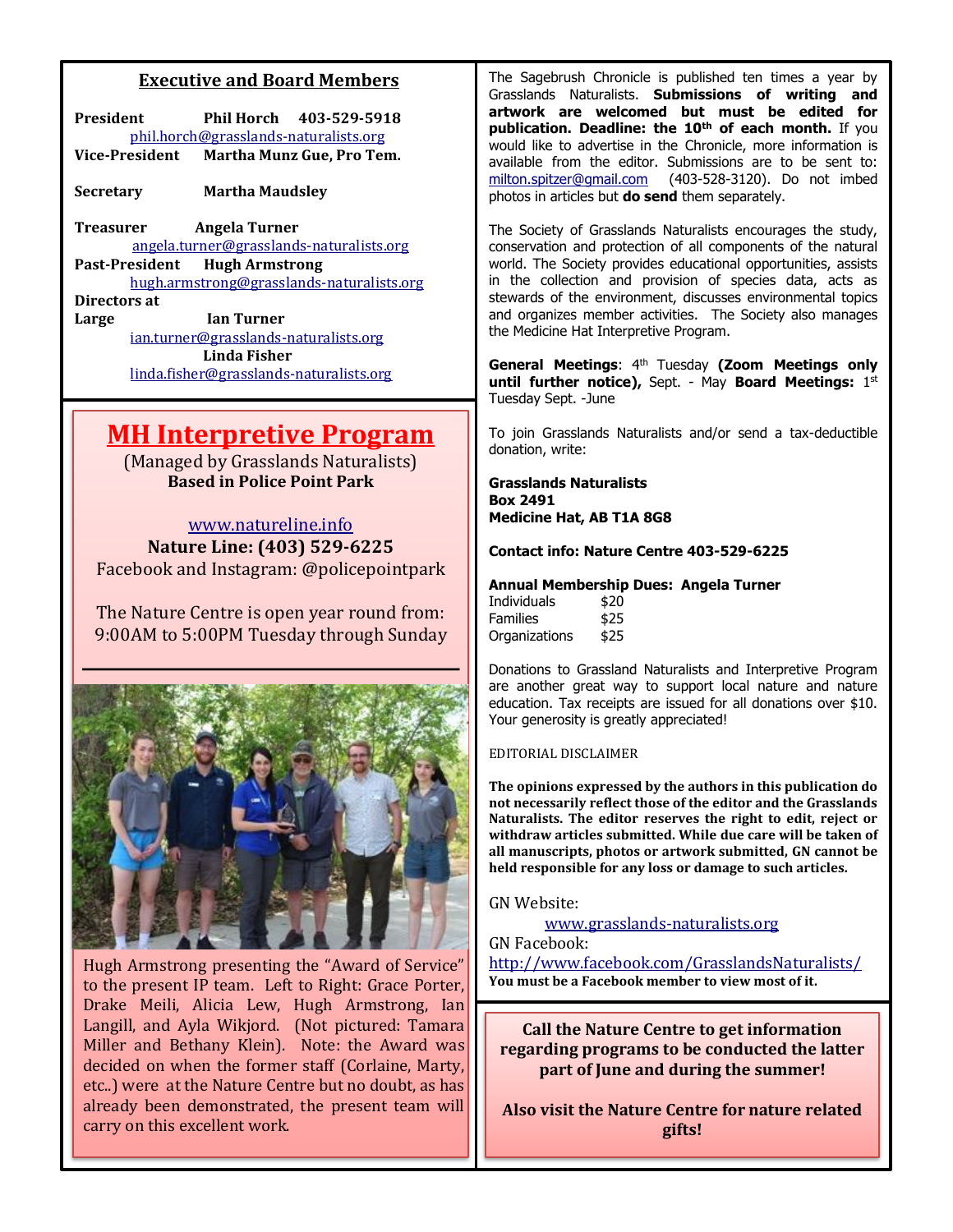## **Member's Corner**

We have some new members to Grasslands Naturalists! They are **Rachel Eliott,** who joined us on the GN field trip to Paul Von Huene's place and **Jim and Joan Vanden Berg** and also **Gregory Emann** and **Shannon O'Sullivan.** Welcome! We look forward to meeting all of you at our meetings or on one or more of our walks or field trips.

**Note: This is the LAST warning regarding the renewal of 2022 Membership.** While the next issue of the Chronicle will not be published until September if you are not a 2022 member you will not be receiving this or future issues. Also since this is a summer break any unannounced field trips, walks, and events will be sent out via email.

#### **GN's Trip to Paul and Twyla Von Huene's Property on the Ross Creek Valley**

<sup>A</sup>**big thank you** to Paul and Twyla for inviting us, and hosting our field trip on May 28 to this wonderful piece of property on the upper portion of Ross Creek. A total of ten members availed themselves of this opportunity and were especially pleased that they were able to do so.



Viewing the collection of fossils, antlers and bones collected on the Von Huenes' property.



Paul pointing out the view from the top of the Ross Creek Valley



**The Warbler Walk at Police Point Park led by Phil Horch May 14, 2022**

We even got to see some warbler species among other interesting avian features of Police Point Park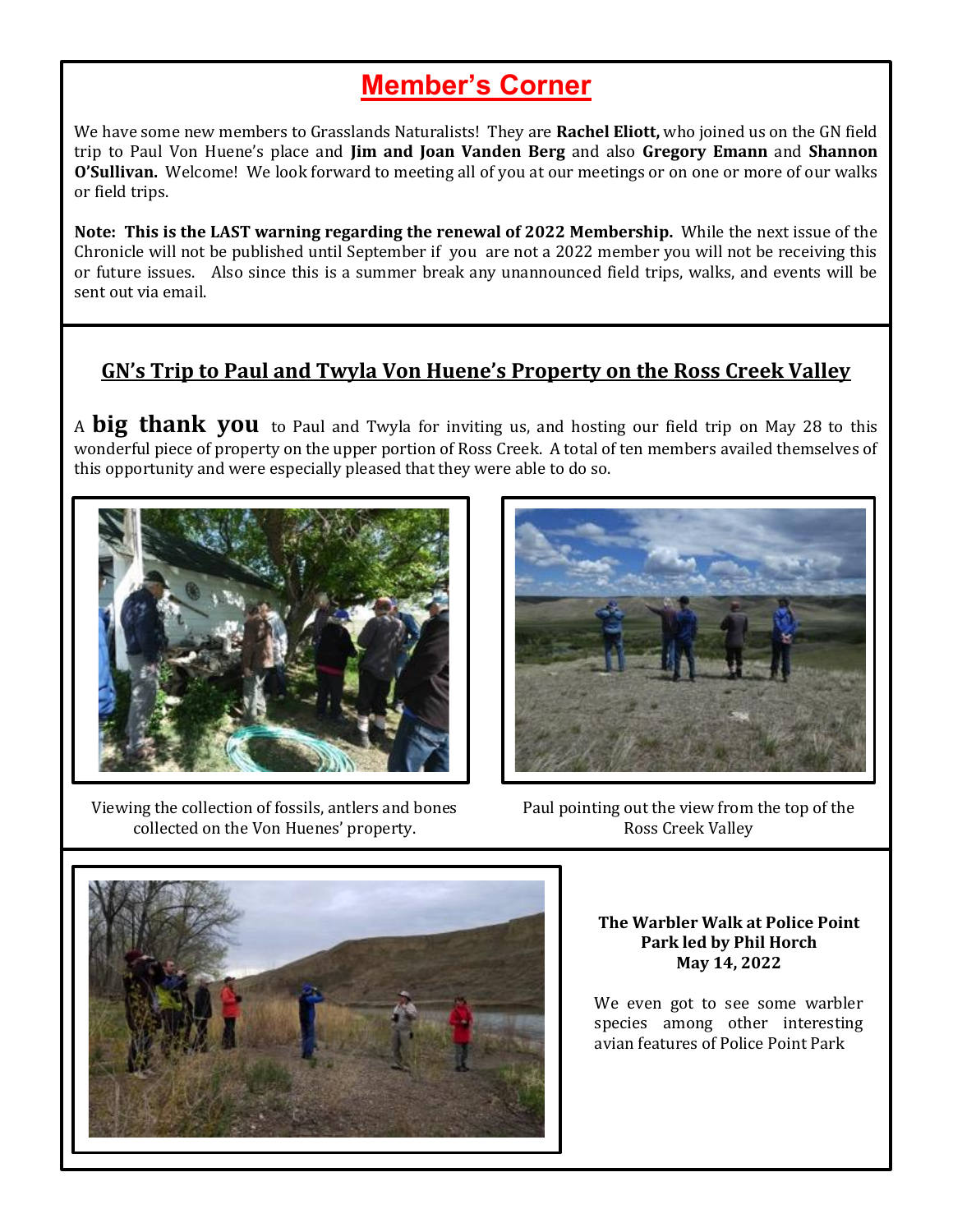#### **President's Report To GN Members June 2022**

Probably the biggest natural event that has taken place in the past month has been the rain that came to southern Alberta. What a Godsend! One rancher mentioned to me two weeks ago that if rain does not come in the next two weeks, this year will be another ranching and agricultural disaster. It did come…and just in time! Not enough to end the drought but enough to give hope for the future.

Yesterday I visited the Cypress Hills and the native grassland has finally turned green and is showing signs of recovery. Here's hoping and praying!

**GN Legacy On Display –** The other big events this past month were the attention and honors that came to our society via the Community Spirit Awards and the Emerald Awards. Of the 9 community spirit awards given by the City of Medicine Hat, 3 were directed to our society through its members. The Medicine Hat Interpretive Program received a long overdue award for whom much credit must be directed to Corlaine Gardner and the many staff members who have worked so hard over the years impacting thousands of people with stories and revelations about nature. Gerry Ehlert received an award for all the work he has done in the plant world including some huge projects related to invasive species. I was honored to accept the award on his behalf because the covid-caused date change of the ceremony came at a time when he was out of province. And finally, the most prestigious award of the evening was given to our Martha Munz-Gue. SEAWA actually nominated her which was quite appropriate. Martha received The Heart Of Medicine Hat Award. We all know the great contributions she has made through various positions she has held in the Grasslands Naturalists, including right now as Interim Vice President, but she was also a founding member of SEAWA and also serves on their executive. In addition she is very active in other milieus of our community. Her energy and passion are boundless.

On June 1, myself, Annalora, and David and Martha Gue travelled to Calgary for the annual Emerald Foundation Awards for which we were short-listed in a non-profit legacy category. There were two others short-listed in our category, both of which were indigenous organizations involved in environmental work. We did not win but nonetheless our society was wonderfully on display at the ceremony via a power-point presentation to which David Gue contributed photos of our club activities. The event took place at Calgary's incredibly beautiful public library to which my son's architectural firm, Dialogue, had a hand in creating.

Over 200 people were in attendance, mostly people who were connected to environmental organizations that were nominated in other categories. What was striking to me was the young age of most of the attendees! Calgary actually has young people working to save the environment! That was so encouraging to see! Somehow we need for this to happen in Medicine Hat. Nonetheless, this has been a month when we could look back and realize anew what a difference our society has been making in southeastern Alberta over the years. We have much to be proud of and thankful for.

**Plan to attend GN's AGM with more awards to be handed out!** We are not finished with awards yet. On June 28 at 4 p.m. you are invited to join our AGM meeting at the Nature Center at Police Point Park. Weather permitting it will be outside so bring a lawn chair. If weather fails to cooperate we will meet inside the Nature Center so wearing masks is an option. At this event 2 new Honorary Lifetime Memberships will be awarded to worthy members of our club. At the conclusion of the AGM Business session, we will then honor our two recent retirees from the Medicine Hat Interpretive Program, Corlaine Gardner and Marty Drut. Presentations and refreshments will bring a fitting conclusion to this year's AGM. Friends and families of those being honored are welcome to join our AGM.

Our society is populated with amazing people with incredible skills. What a joy to work together with them. There are always opening for new volunteers to get involved. Your life will only be enriched if you become one of our active members. You will also find yourself learning and growing when you join one of our committees. I have been a member of 3 different Naturalist organizations over the last 54 years. My life journey has been greatly enriched because of it!

**Phil Horch President**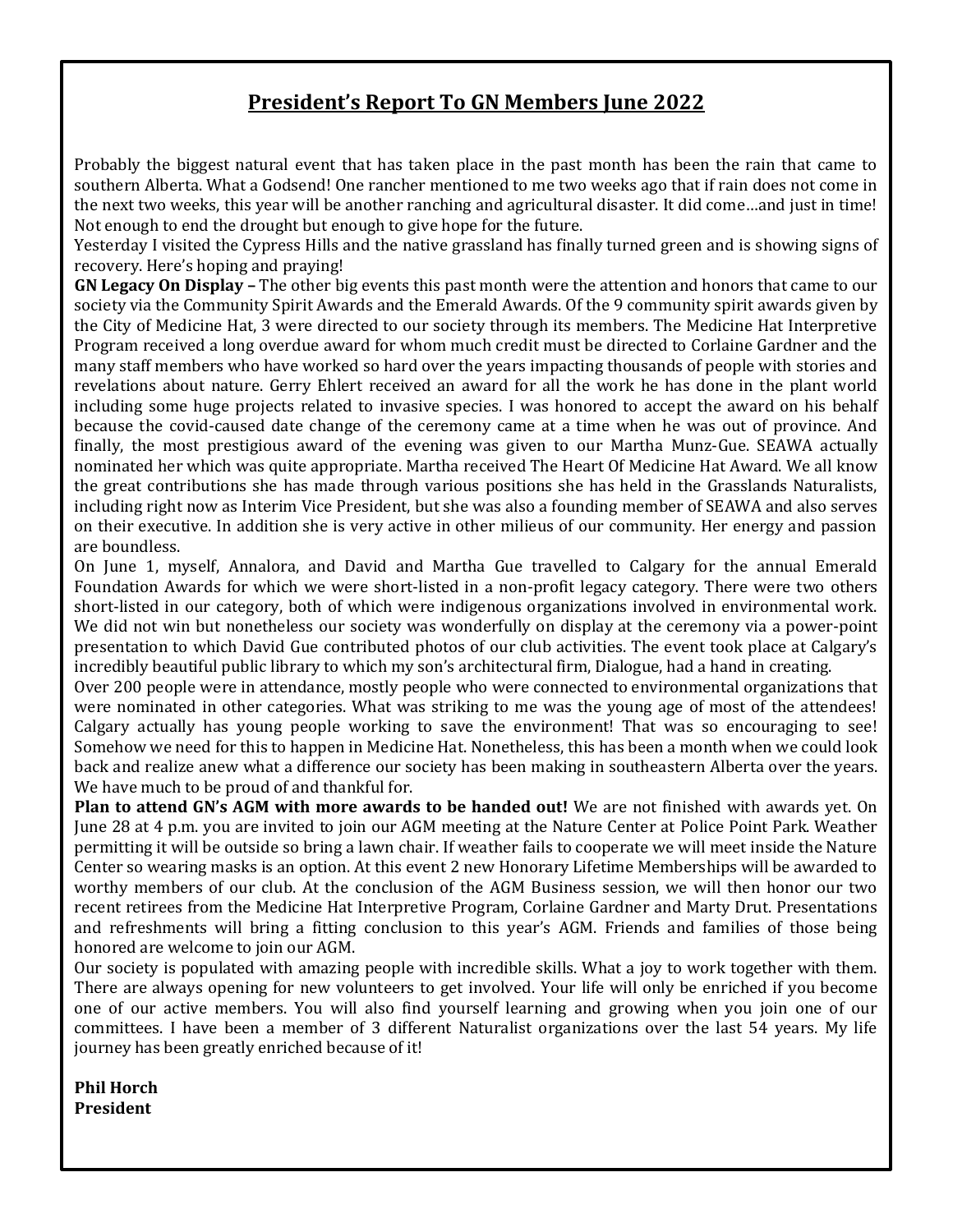## **Upcoming Events, Field Trips and Announcements**

#### **Wednesday Walks all starting at 9:00 AM (finished before or by noon).**

**June 15**: Redcliff River Valley Trail starting at the first parking lot down the hill on the east side by Trails Map.

**June 22: SE Hill Trail starting at east end of 11<sup>th</sup> St SE.** 

**June 29**: SEAWA have invited GN Members to participate in their Restoration activities at Connaught Pond located near the College Residences. Bring gloves and wear suitable footwear.

**July 6**: College Ponds starting behind the Cultural Centre.

**July 13**: Saratoga Park starting at the bottom of Scholten Hill (South Railway St/Carry Drive SE). Additional walks in the summer will be announced by email, or details can be found by contacting the Nature Centre.

#### **Cypress Hills Birding Trip**

**Saturday, June 25 led by Phil Horch:** Meet at the northeast corner of the Walmart parking lot at **07:00.**  Bring a lunch and carpool for those that are comfortable doing so.

#### **Annual General Meeting**

**Tuesday, June 28 at 4:00 PM at the Nature Centre:** Bring lawn chairs, plates, and cutlery as cake and pizza will be provided. If the weather is inclement the meeting will be held inside at the Nature Centre.

#### **Follow up Information from Api'soomaahka - Running Coyote - William Singer III**

Oki. Api'soomaahka has graciously provided links to websites, Facebook pages, brochures, etc, that were asked about during his presentation.

**Information for the 7th Annual KEPA Summit**

September 14, 15, 16 2022 - Water Conservation for the Future

Blood 148, AB, Canada

<https://www.naapisgardenkepa.com/event-details/kepa-7th-annual-summit-september-14-15-16-2022> **Naapi's Garden and Katoyiss Seed Bank - KEPA**

<https://www.naapisgardenkepa.com/>

#### **Another Naapis Garden link for Instagram**

[https://www.instagram.com/naapis\\_garden/](https://www.instagram.com/naapis_garden/)

**Naapi's Garden Native Plant and Flower Brochure**

[https://static1.squarespace.com/static/5e5fe077316ef31fa3aa0210/t/5fd50d9cffab5d3c56d885bb/160779](https://static1.squarespace.com/static/5e5fe077316ef31fa3aa0210/t/5fd50d9cffab5d3c56d885bb/1607798187884/Naapi%27s+Garden+November+18.20+Final+copy.pdf) [8187884/Naapi%27s+Garden+November+18.20+Final+copy.pdf](https://static1.squarespace.com/static/5e5fe077316ef31fa3aa0210/t/5fd50d9cffab5d3c56d885bb/1607798187884/Naapi%27s+Garden+November+18.20+Final+copy.pdf)

**The Kainai Ecosystem Protection Association** - KEPA page, only found on Facebook.

Here you can also find the *Braves* comic Book and the *Our Family* colouring book which he designed and illustrated. (He is presently working on adding the comic book and colouring book links to the Naapis Garden and Katoyiss Seed Bank website.)

<https://m.facebook.com/KainaiEPA/>

Click on **Photos** then click on **Albums**, then click on **All Albums**, then click on **William Singer III,** 

**Api'soomaahka - Artwork**

**Podcast link from 2020 discussing Traditional Ecological Knowledge and how it relates to STEM and STEAM.**

You will have to redirect to YouTube to hear the podcast, or go directly using the YouTube link. [https://www.migrationmusic.ca/post/episode-1-paa-pao-oh-tsi-ma-ahpihkaan-information-via-an](https://www.migrationmusic.ca/post/episode-1-paa-pao-oh-tsi-ma-ahpihkaan-information-via-an-electronic-source)[electronic-source](https://www.migrationmusic.ca/post/episode-1-paa-pao-oh-tsi-ma-ahpihkaan-information-via-an-electronic-source) or <https://www.youtube.com/watch?v=DBHfbkpAnNw>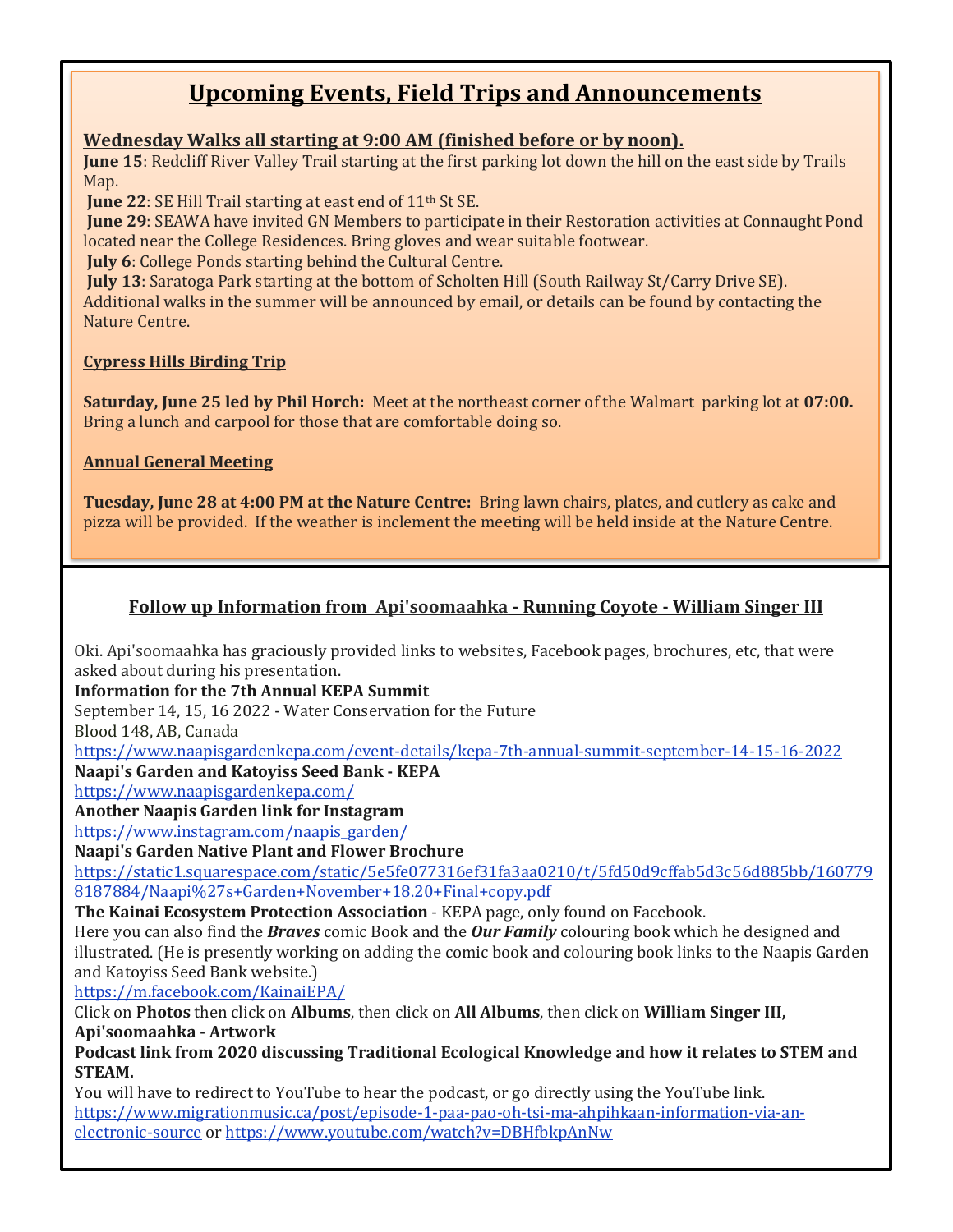#### **Exciting Sightings**

May has been a busy month for birding with spring migration bringing an influx of bird activity to the grasslands, wetlands and riparian habitats of Southeastern Alberta. As we enter the month of June, migration has now peaked, but we can expect some late migrants and rarities, as well as much sought after prairie "specialty" species. Exciting sightings reported include the following:

**Whimbrel-** This species nests on the open tundra, and is a rare and/or casual migrant in the interior. Each spring Whimbrels pass through the Taber area, and can be seen on the surrounding tilled and irrigated agricultural fields during the month of May. On a May 14th field trip, Lloyd Bennett, fellow Lethbridge Naturalists, and visiting birder Bob Frew encountered a flock of 17 Whimbrels, which circled and landed in a pasture beside RGE Rd. 160, northeast of Taber, giving all present good looks at them. In recent years, Lloyd has seen the numbers of Whimbels passing through the Taber area each spring drop from 1500 to 600 to a relatively few birds this spring, which may be due in part to recent drought as well as other factors. Further east, at Sauder Reservoir, Dan and Mark Schiebelbein reported 3 Whimbrels on May 15<sup>th</sup>. The Whimbrel's bold, dark-striped crown and eye line extending through the lores are distinctive.

**Red-necked Phalarope-** Milt and Elaine Spitzer observed 5 Red-necked Phalaropes in the company of a larger number of Wilson's Phalaropes at Pakowki Lake on May 15th. This species breeds in the arctic and subarctic tundra, and can be seen in the interior west during migration. The chestnut colour on the front and sides of the breeding female is distinctive.

**Black-bellied Plover-** Phil and Annalora Horch reported a single flock of ~800 plovers on a Lake Newell mudflat, along HWY 873, just south of Hwy 535 on May 21st. A small number of **Red Knots** were also possibly in the mix.

**Virginia Rail-** On May 24th, Milt and Elaine Spitzer, and Bob Storms, a Calgary birder reported hearing and seeing a Virginia Rail at a lookout along the Soggy Bottom Trail in Elkwater. This secretive and rare rail can be difficult to see, and its presence is usually detected by its call. Following up on this exciting sighting on May 26th, Dan Schiebelbein and Bob Frew stood at the end of the lookout for about 15 minutes, listening to the rail calling, before it finally came out in the open for about 20 to 30 seconds on two occasions, giving them very good looks, and the opportunity to photograph the rail. Ideal habitat includes freshwater lakes, ponds, and marshes with coverage of bulrushes, cattails, and sedges.



**Virginia Rail: Photo by Dan Schiebelbein**

**Wood Warblers-** A dozen or so of these colourful neo-tropical migrants (family *Parulidae*) can usually be tallied while they are passing through Southern Alberta to their boreal breeding grounds, while others nest locally in the coulees, and riparian habitat of the South Saskatchewan River, and in the Cypress Hills. Earlier arriving **Yellow-rumped Warblers**, **Orange-crowned Warblers**, and **Yellow Warblers** have been followed by **Tennessee Warblers**, **Blackpoll Warblers**, and **Common Yellowthroats**. A **Townsend's Warbler**, which breeds in the coniferous forests of our mountain parks, and is considered a vagrant in the prairie region in spring, was reported and photographed in NECH by Elisha Lake on May 23rd. Several GN birders have reported recent sightings of **American Redstarts** along the Sunset Trail, and at Spruce Coulee in the Cypress Hills.

Continued on next page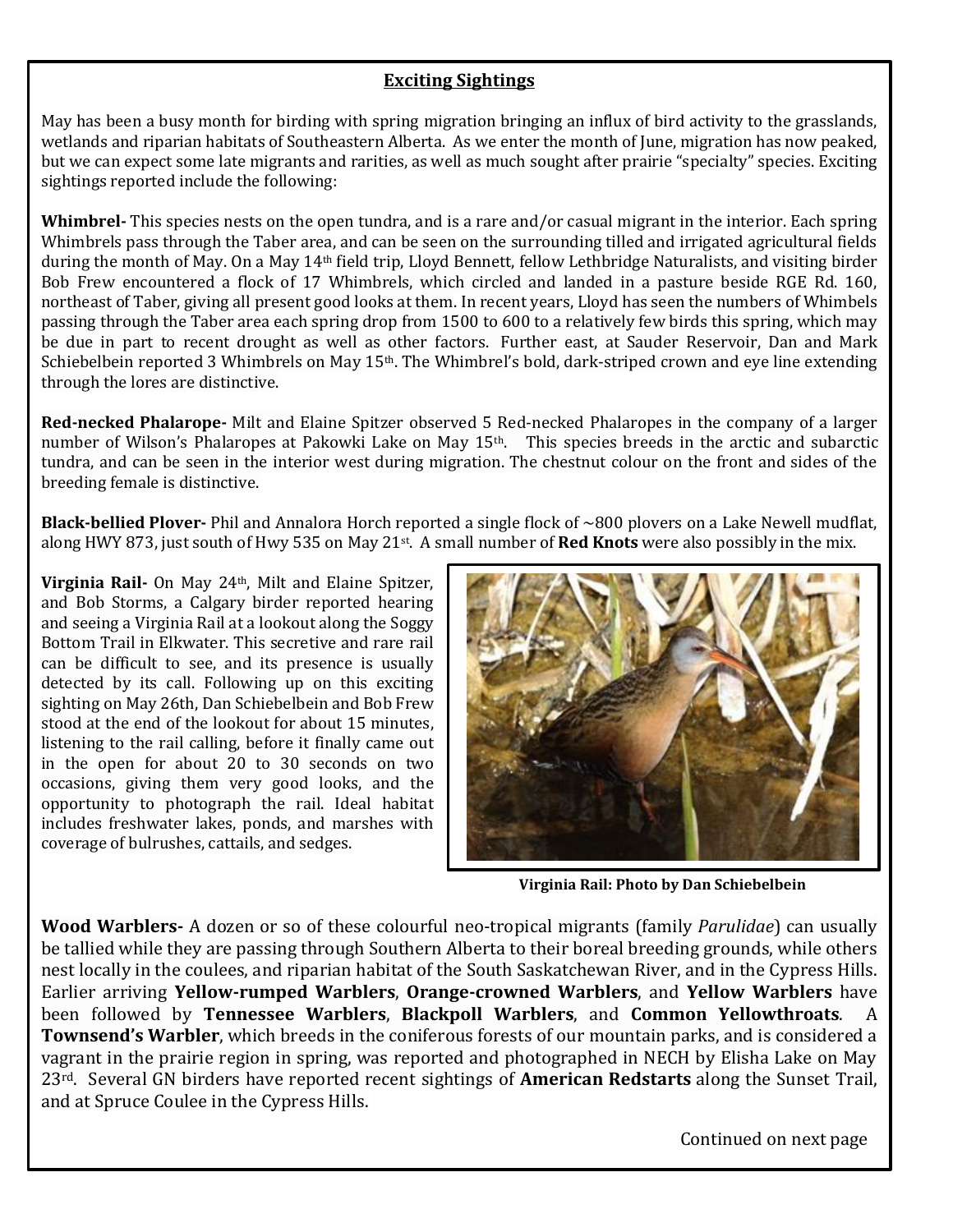

An **Ovenbird** was detected by Bob Frew in the Enchanted Forest at Police Point Park on June 7<sup>th</sup>, first by its *Teacher Teacher Teacher* song, and then confirmed visually. There have been reports of two **Yellow-breasted Chat** sightings; Marty Drut reported one at Saratoga Park on May 29<sup>th</sup>, and Barry and Judy Anderson reported a second Chat in Ross Glen Coulee on June 3rd.

**Lazuli Bunting-** Dan Schiebelbein observed several Lazuli Buntings (2 males and 1 female) in the ravine across from McCoy High School in Crescent Heights on June  $3<sup>rd</sup>$ . The male is bright turquoise above, and also on the throat, with cinnamon across the breast, and thick white upper wing bars, and is easily detected by its persistent song. The inconspicuous female is grayishbrown with a bluish-gray rump. The northernmost breeding range of the Lazuli Bunting extends into the southern parts of the province.

**White-faced Ibis-** These long-legged stork-like waders have become well established in Alberta since their initial sighting at Pakowki Lake in 1974. Participants of a Lethbridge Naturalists field trip with Lloyd Bennett observed 34 White-faced Ibis in an irrigated field along RGE Rd 160, between TWP Rds. 102 and 104, northeast of Taber on May 14th. Similarly, Milt and Elaine Spitzer reported 70 White-faced Ibis at a leaking irrigation pump northeast of Rolling Hills on May 21<sup>st</sup>. There are also anecdotal reports of recent **Glossy Ibis** sightings in Alberta.

**Grosbeaks and Tanagers-** Multiple **Rose-breasted** (3), **Black-headed Grosbeaks** (4), and **Western Tanagers** (3) were observed by Dan Schiebelbein and Bob Frew at/near the disbanded bird banding station in Elkwater on May 27th. Both Grosbeak species are highly detectable visually and vocally, but the song of the Black-headed Grosbeak can be difficult to distinguish from that of the Rose-breasted Grosbeak. The Western Tanager is usually first detected by its unique *pit-er-ick* call.

**Broad-winged Hawk-** A light and a rare dark morph of this species were reported at Police Point Park on May 12<sup>th</sup>, and 21<sup>st</sup> respectively. This buteo breeds in a narrow east-west strip of the southern boreal forest and parkland regions. There are breeding records for the Cypress Hills. Outside of its western breeding range, it is considered a rare migrant. The buteo's broad black and white tail bands are distinctive.

**Please report your exciting sightings to Bob Frew: phone 403-526-4573, or e-mail Robert.frew@shaw.ca**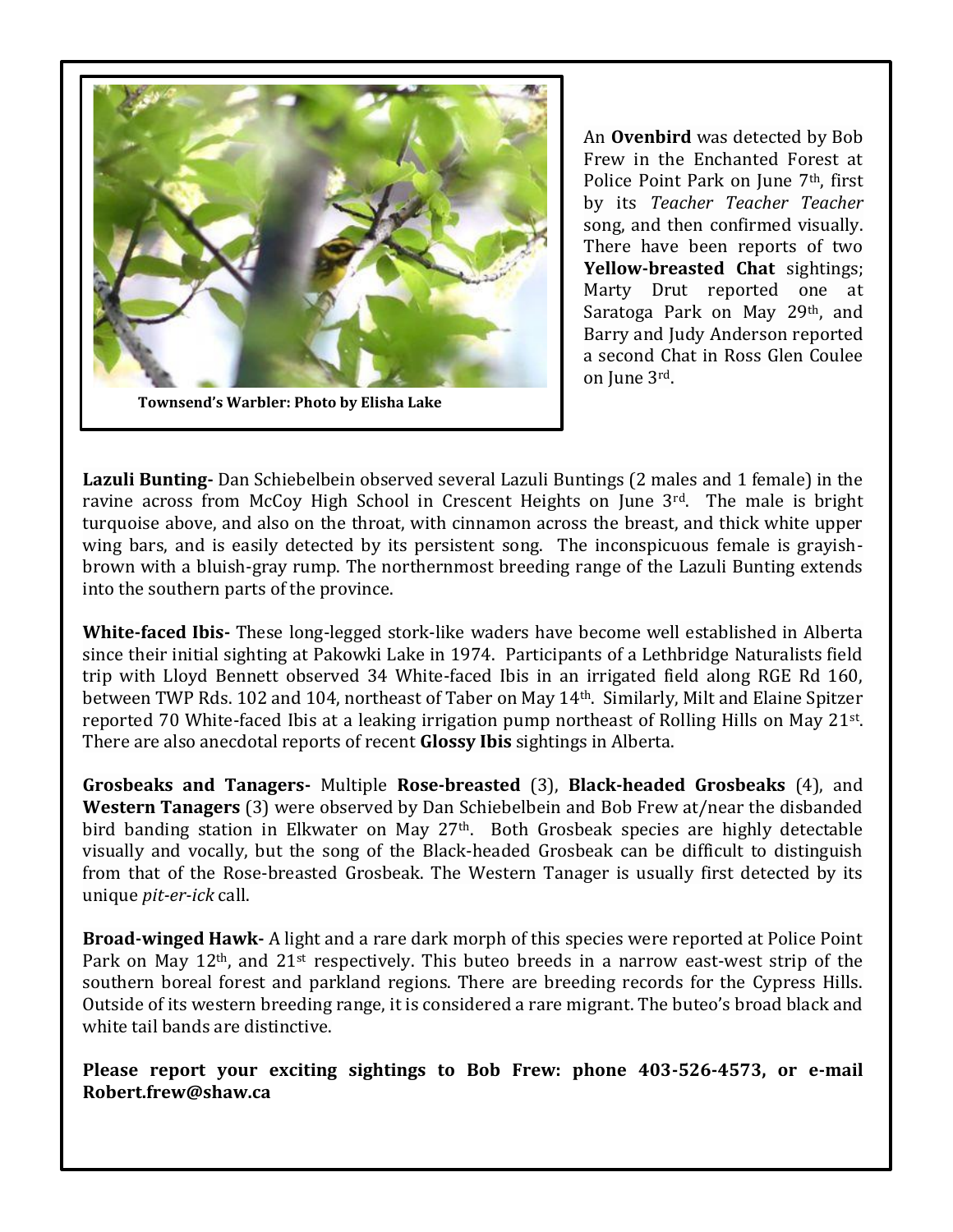#### **Avian Jewells of the Cypress Hills First Three Photos by Dan Schiebelbein (** dansnaturephotography.com )





American Redstart **Black-headed Grosbeak** 





Western Tanager **Baltimore Oriole (photo by Milt)** Baltimore Oriole (photo by Milt)



White-winged Scoter( photo by Milt)

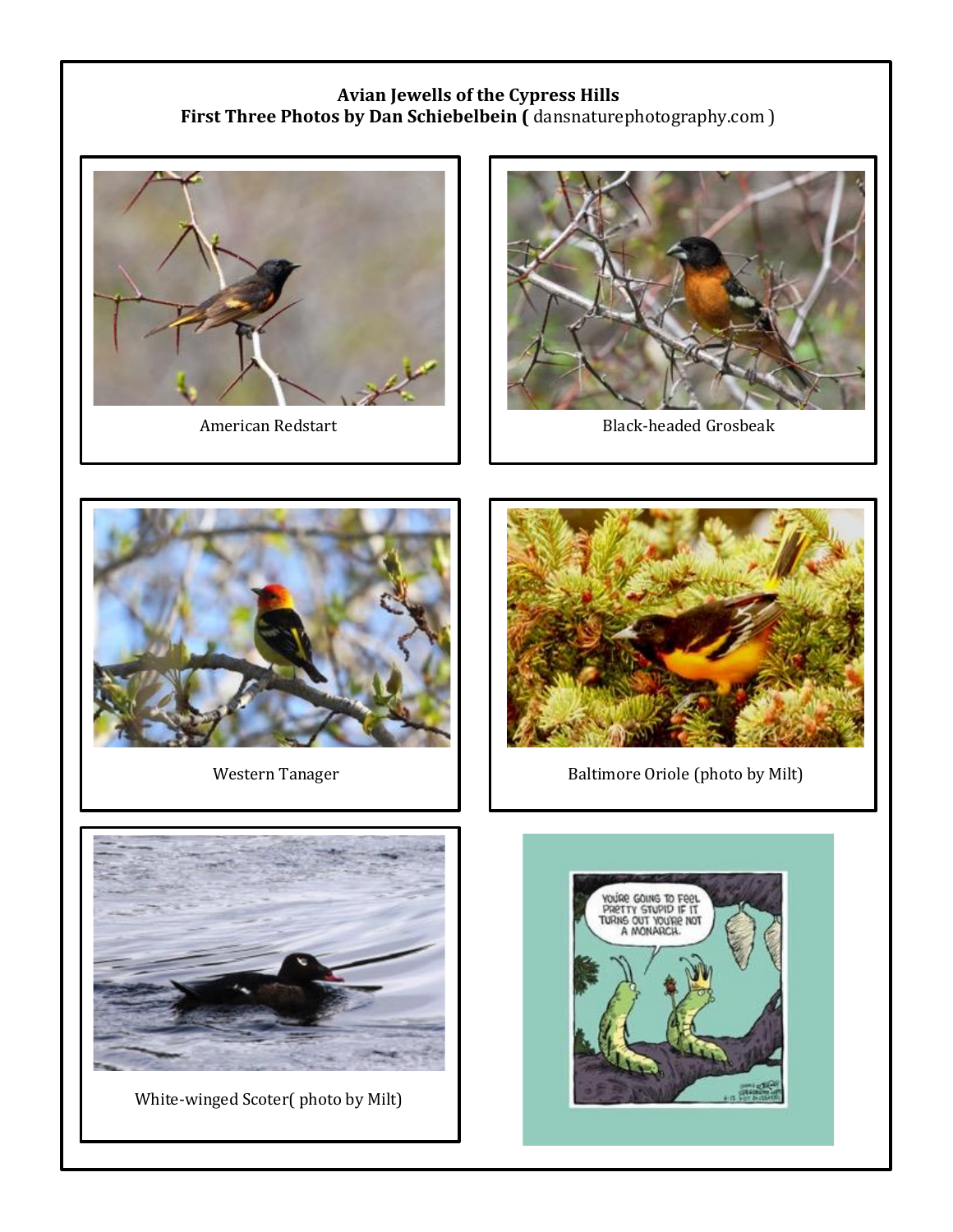

**Society of Grasslands Naturalists**

Box 2491, Medicine Hat, Alberta T1A 8G8



## Membership Form for 2022

|                                                                                                      | Name of 2 <sup>nd</sup> Family Member **                      |                        |
|------------------------------------------------------------------------------------------------------|---------------------------------------------------------------|------------------------|
|                                                                                                      |                                                               |                        |
|                                                                                                      |                                                               | Family $$25/year$      |
| Postal Code* Postal Code* Postal Code* Postal Code* Postal Code* Postal Code* Postal Code* Postal Co |                                                               | Organization \$25/year |
|                                                                                                      |                                                               |                        |
|                                                                                                      |                                                               |                        |
| Preference for receiving Chronicle newsletter*:                                                      | Payments can be made by cheque, cash or                       |                        |
| $\Box$ Post or $\Box$ Email or $\Box$ Neither                                                        | using e-Transfer at<br>memberships@grasslands-naturalists.org |                        |

Current and recent Chronicles can be viewed and downloaded from the Grasslands Naturalists websit[e www.grasslands-naturalists.org](http://www.grasslands-naturalists.org/). **Regardless of payment option used, a signed membership form must be filled out and submitted.**

\* Required information. \*\* Required information for family membership.

+ Optional Information. For phone number(s), please note whether it is a residence, cell phone or business number.

++ Information required if you wish to receive the Chronicle and announcements by email.

#### **Informed Consent for Field Trips**

 I may wish to participate in field trips and events organized by the Society of Grasslands Naturalists. I affirm that, as a participant, I and my child(ren)/ward(s) are prepared to stay with the group and follow the directions of the coordinator and activity leader. I affirm that, knowing my personal state of health, I feel that I am mentally and physically capable of participating in the trips and events that I choose to attend.

 I acknowledge that I am aware of the inherent risks, hazards, and dangers associated with activities arising from my participation in trips, events, litter cleanups, invasive species removal or any other activity that may result in injury, sickness or death to me or my child(ren)/ward(s). Some of these risks may be specific to the area. These include, but are not limited to, animal attacks as well as poisonous snakes, insects and vegetation. Therefore, in consideration of my participation in these trips and events, for myself, my heirs, my executors, my administrators, and my successors, I voluntarily assume all risks and hereby waive all my rights against Grasslands Naturalists and unconditionally release and discharge the Grasslands Naturalists, its members, directors, officers, its affairs and its coordinators from all manner of activities, causes of action, suits, claims and demands for damages due to personal injury, sickness, death, loss or damage to property, expenses or otherwise which may or shall arise in any way as a result of my participation in the above trips and events.

| Signature of Member | Signature of 2 <sup>nd</sup> Family Member |
|---------------------|--------------------------------------------|
| Date:               | Date:                                      |